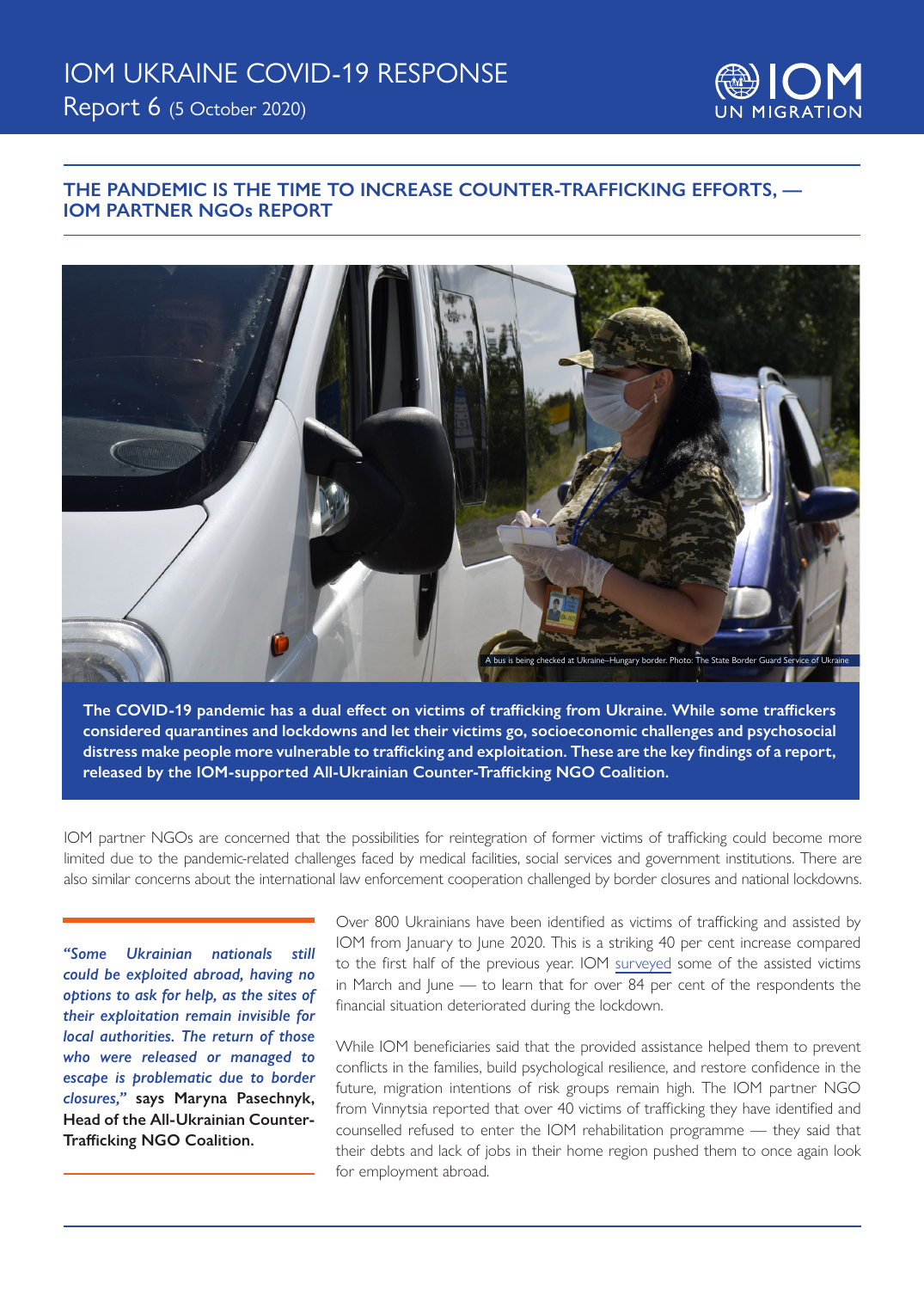

#### EMPLOYMENT INTENTIONS OF IOM-ASSISTED VICTIMS OF TRAFFICKING\*



**29.8%** of the respondents indicated they **had already returned to their previous jobs;** 

**28.1%** of the respondents **still did not have jobs and planned to look for a job in their professional area;** 

**22.3%** of the respondents **expressed the wish to develop their existing businesses, start new enterprises, or become self-employed;** 

**10.2%** of the respondents **planned to look for a job in a new field;** 

**6.1%** of the respondents **were either on maternity leave or renewed their study;**

**3.5%** of the respondents said they **would try to find a job abroad** once the

Over the first months of the quarantine, the IOM-supported National Toll-Free Counter-Trafficking and Migrant Advice Hotline received over 5,500 calls — a 15 percentage points increase compared to March–May 2019.

When official opportunities for employment abroad are limited, criminals are keen to benefit from the situation. IOM partner NGOs report an increase in cases of fraud: sales of forged invitations from employers, etc.

Another negative factor during the COVID-19 pandemic is the growth of anti-migrant sentiments due to the increased anxiety and fear of infection both in the countries of destination and in Ukrainian migrant workers' home communities.

### **To mitigate the negative impact of COVID-19 pandemic for countering human trafficking, the NGO Coalition recommends a number of steps, including the following:**

- $\blacksquare$  to foster trafficking prevention activities at the level of amalgamated territorial communities;
- $\blacksquare$  to adjust the system for monitoring trafficking trends;
- $\blacksquare$  to immediately start uncovering the newly emerged fraud schemes;
- $\blacksquare$  to develop new prevention information materials for different risk groups, reflecting realities of the pandemic contentand form-wise.

A woman from **Lviv Oblast** suffered from labour  $\mathbb{R}$ exploitation in a private hotel in Poland for about a month. When the introduction of a severe quarantine was announced, the exploiters took her to a bus terminal and gave her money enough only for returning home.

A man from **Poltava Oblast** returned to B A High none is seen as<br>Ukraine from abroad where he had suffered from exploitation and developed a chronic illness. At home, he was awaited by his wife and a minor child, while he had absolutely no funds. Because of the quarantine, the man couldn't find a job. Fortunately, he learned about the IOM reintegration programme for victims of trafficking and applied for assistance.

Severe quarantine restrictions were imposed in **Chernivtsi Oblast** due to epidemiological situation. Movement of intercity transport was terminated, and public institutions cancelled all in-person consultations. As a result, victims of trafficking were unable to apply for official status, granted by the State.

**Chernihiv Public Committee for Human Rights Protection** informs that as the Republic of Belarus did not close its borders, from April to June 2020, Ukrainian migrant workers were leaving to the EU countries through the Belarusian territory, without any contracts or having concluded those with fake employers.

*The work of the All-Ukrainian Counter-Trafficking NGO Coalition is supported under IOM projects funded by Global Affairs Canada and the U.S. Agency for International Development (USAID).*